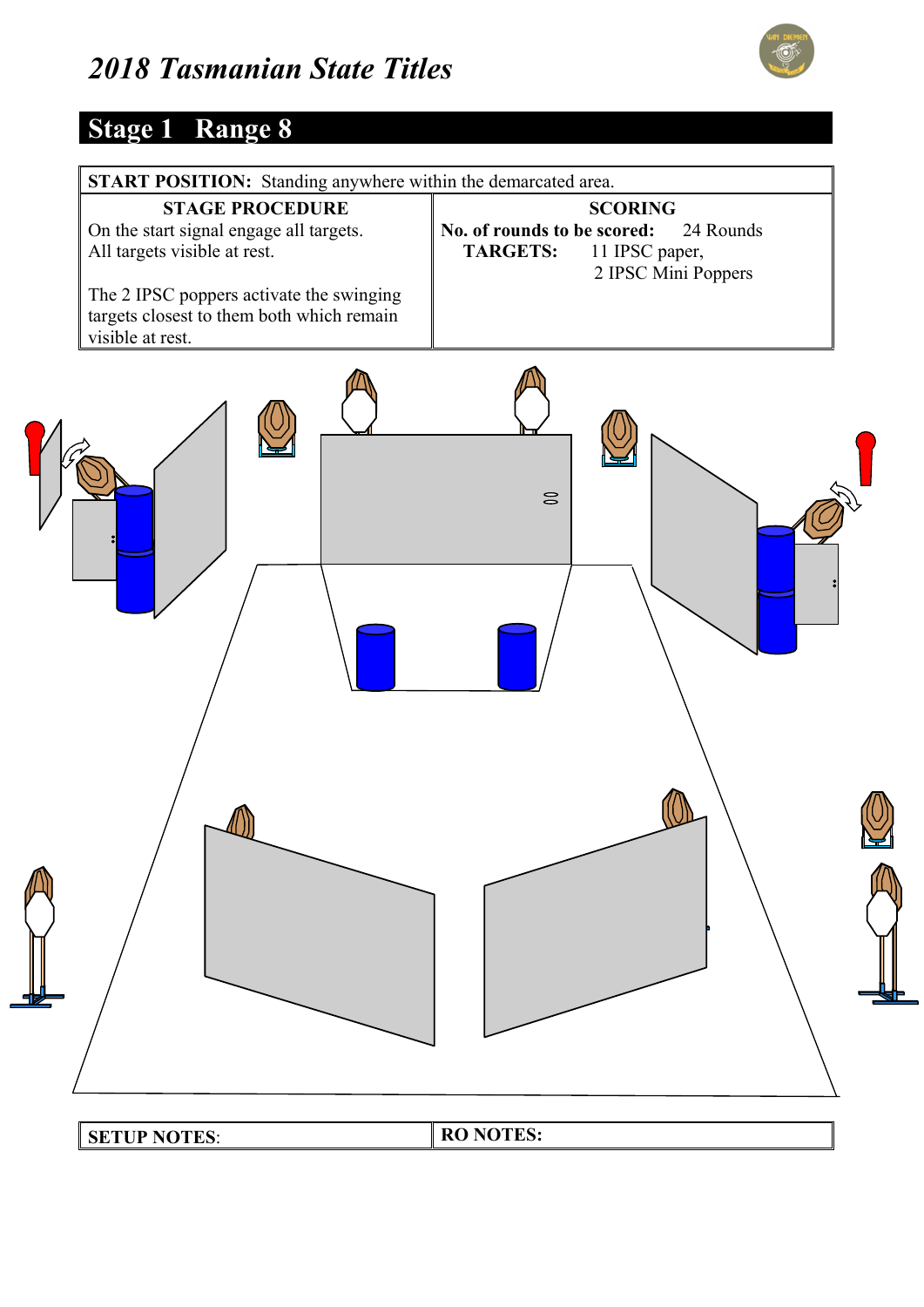

#### **Stage 2 Left Range 1**

| <b>START POSITION:</b> Standing at position "A", Facing barricade. |                                                                                         |
|--------------------------------------------------------------------|-----------------------------------------------------------------------------------------|
| <b>STAGE PROCEDURE</b><br>On the start signal engage all targets.  | <b>SCORING</b><br>No. of rounds to be scored: 10 Rounds<br><b>TARGETS:</b> 5 IPSC paper |





| <b>SETUP NOTES:</b> Centre target is only | <b>RO NOTES:</b> |
|-------------------------------------------|------------------|
| visible from the prone position           |                  |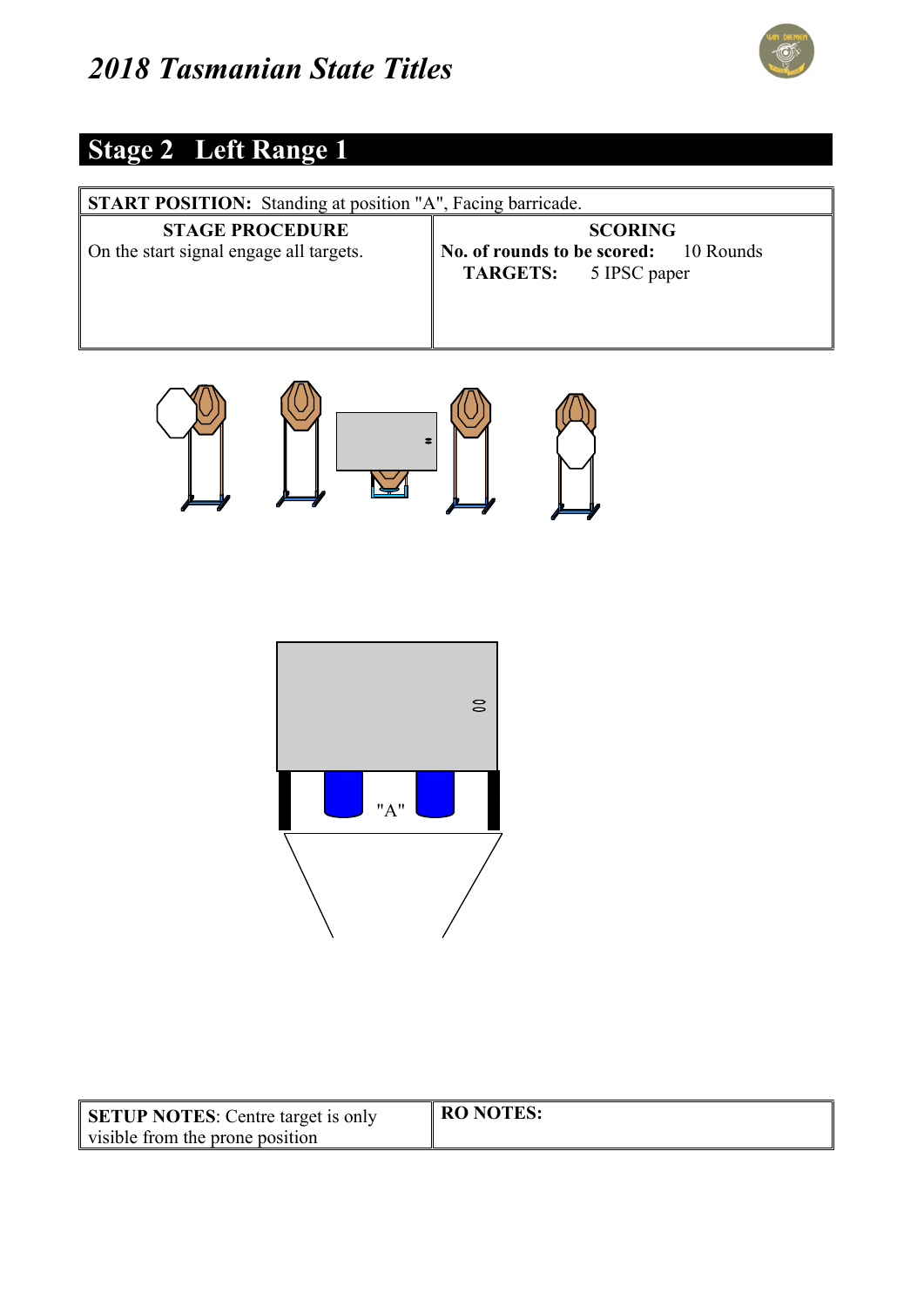

#### **Stage 3 Right Range 1**



| <b>SETUP NOTES:</b> | <b>RO NOTES:</b> |
|---------------------|------------------|
|                     |                  |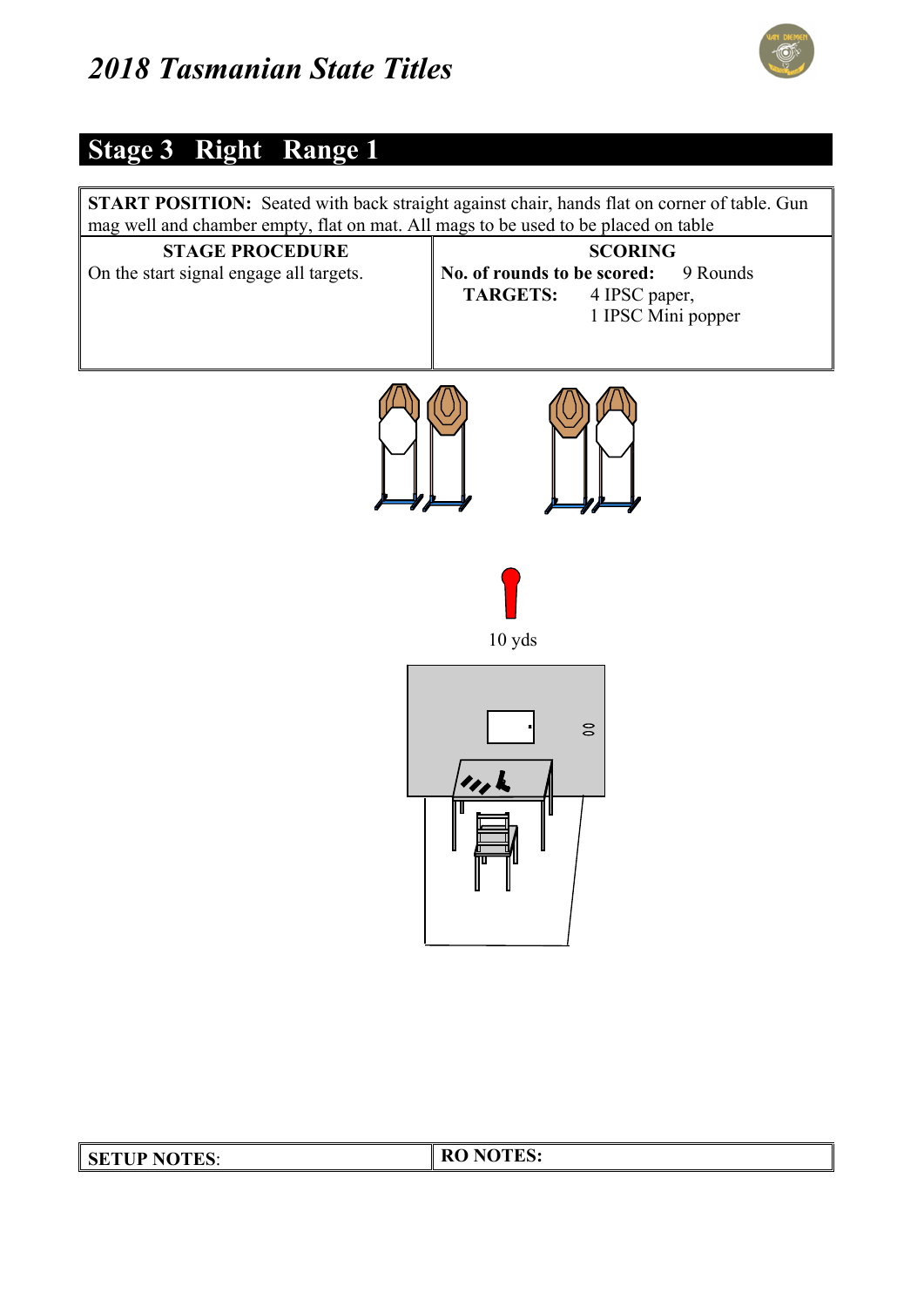

# **Stage 4 Left Range 2**

| <b>START POSITION:</b> Standing at Position "A" Hands at shoulder height |                                                                                  |
|--------------------------------------------------------------------------|----------------------------------------------------------------------------------|
| <b>STAGE PROCEDURE</b><br>On the start signal engage all targets.        | <b>SCORING</b><br>No. of rounds to be scored: 12 Rounds<br>TARGETS: 6 IPSC paper |
|                                                                          |                                                                                  |
| "A"                                                                      |                                                                                  |

| <b>SETUP NOTES:</b> | <b>RO NOTES:</b> |
|---------------------|------------------|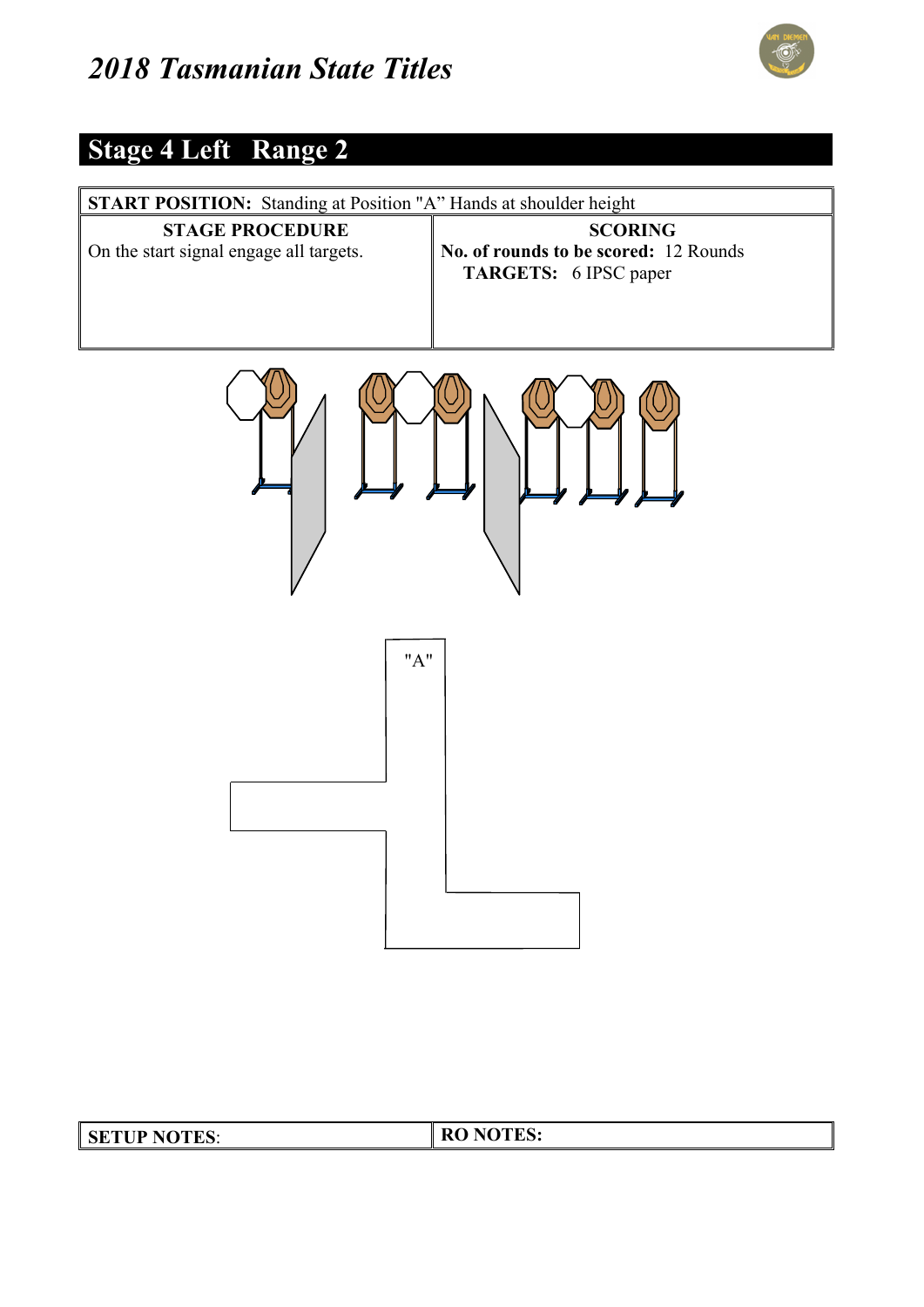

#### **Stage 5 Right Range 2**

**START POSITION:** Laying flat on bed, on your back, feet facing down range, hands under head, Gun is loaded on table facing down range.

| <b>STAGE PROCEDURE</b>                  | <b>SCORING</b>                                                        |
|-----------------------------------------|-----------------------------------------------------------------------|
| On the start signal engage all targets. | No. of rounds to be scored: 10 Rounds<br><b>TARGETS:</b> 5 IPSC paper |
|                                         |                                                                       |





| <b>SETUP NOTES:</b> | <b>RO NOTES:</b> |
|---------------------|------------------|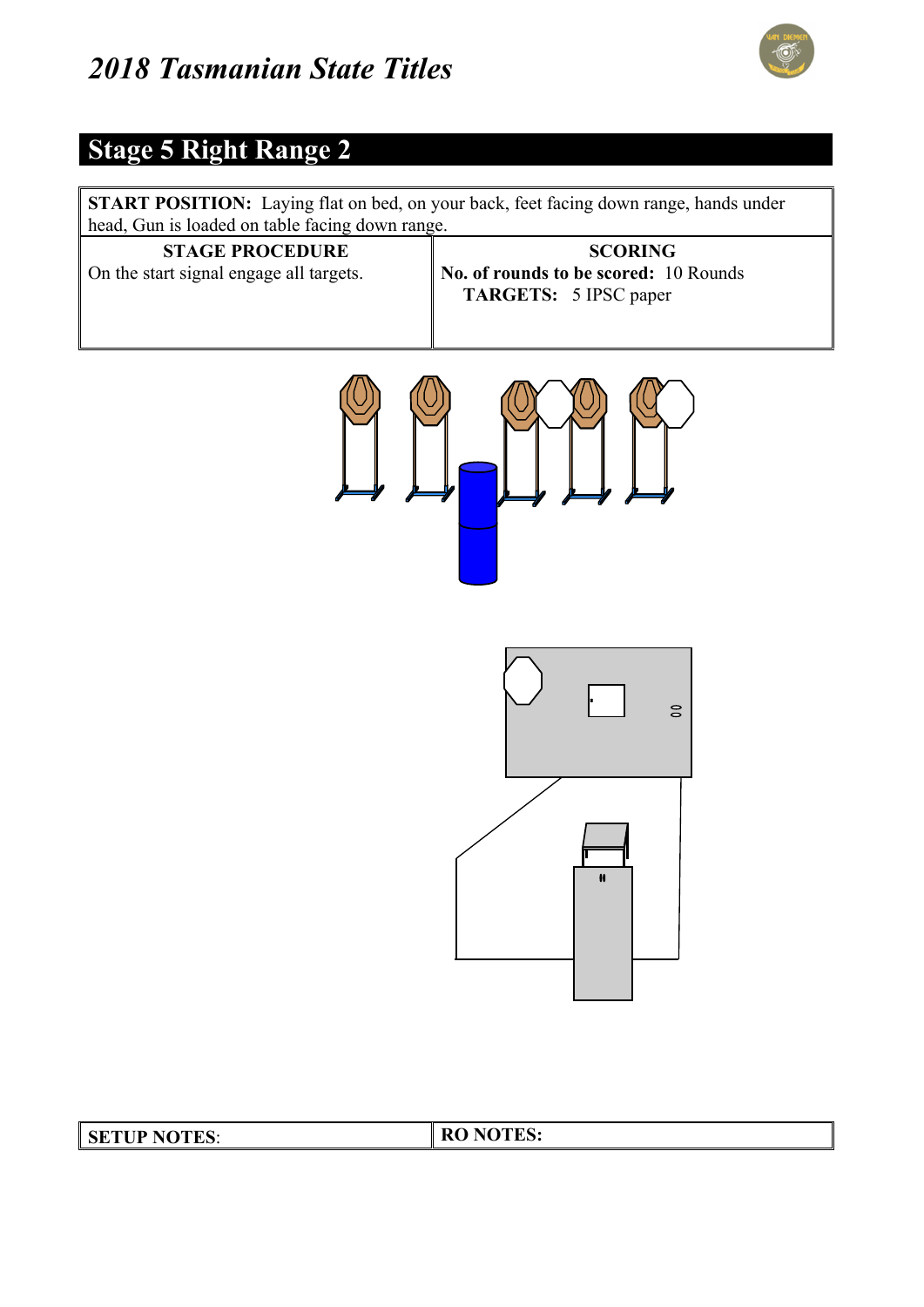

# **Stage 6 Front Right Range 3**

| <b>START POSITION:</b> Standing at Position "A".                  |                                                                                         |
|-------------------------------------------------------------------|-----------------------------------------------------------------------------------------|
| <b>STAGE PROCEDURE</b><br>On the start signal engage all targets. | <b>SCORING</b><br>No. of rounds to be scored: 16 Rounds<br><b>TARGETS:</b> 8 IPSC paper |



| <b>SETUP NOTES:</b> | <b>RO NOTES:</b> |
|---------------------|------------------|
|---------------------|------------------|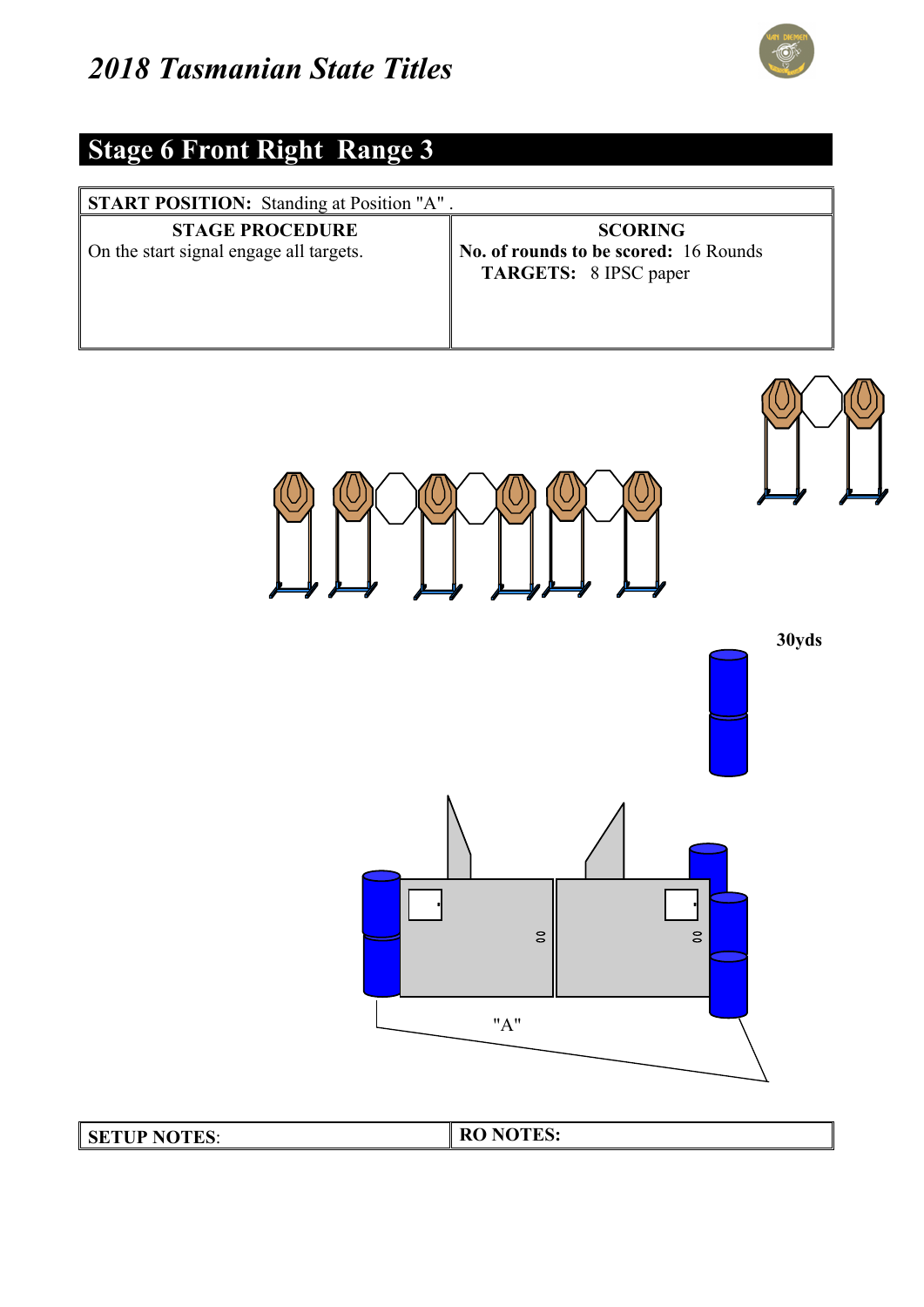

#### **Stage 7 Rear Left Range 6**



**8yds to IP's** 



| <b>SETUP NOTES:</b> | RO NOTES: Weak hand may not give any |
|---------------------|--------------------------------------|
|                     | support while engaging targets       |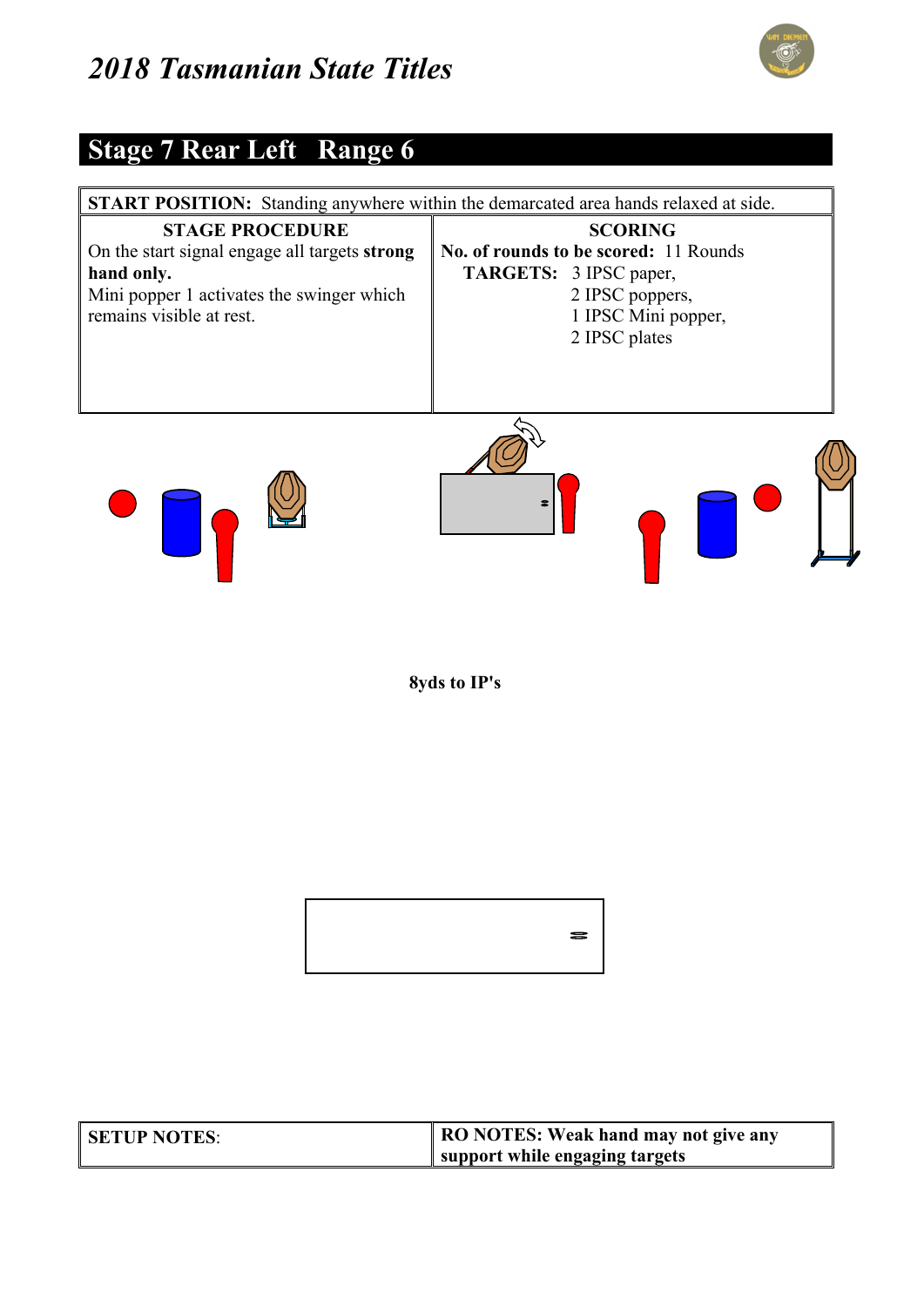

#### **Stage 8 Range 4**

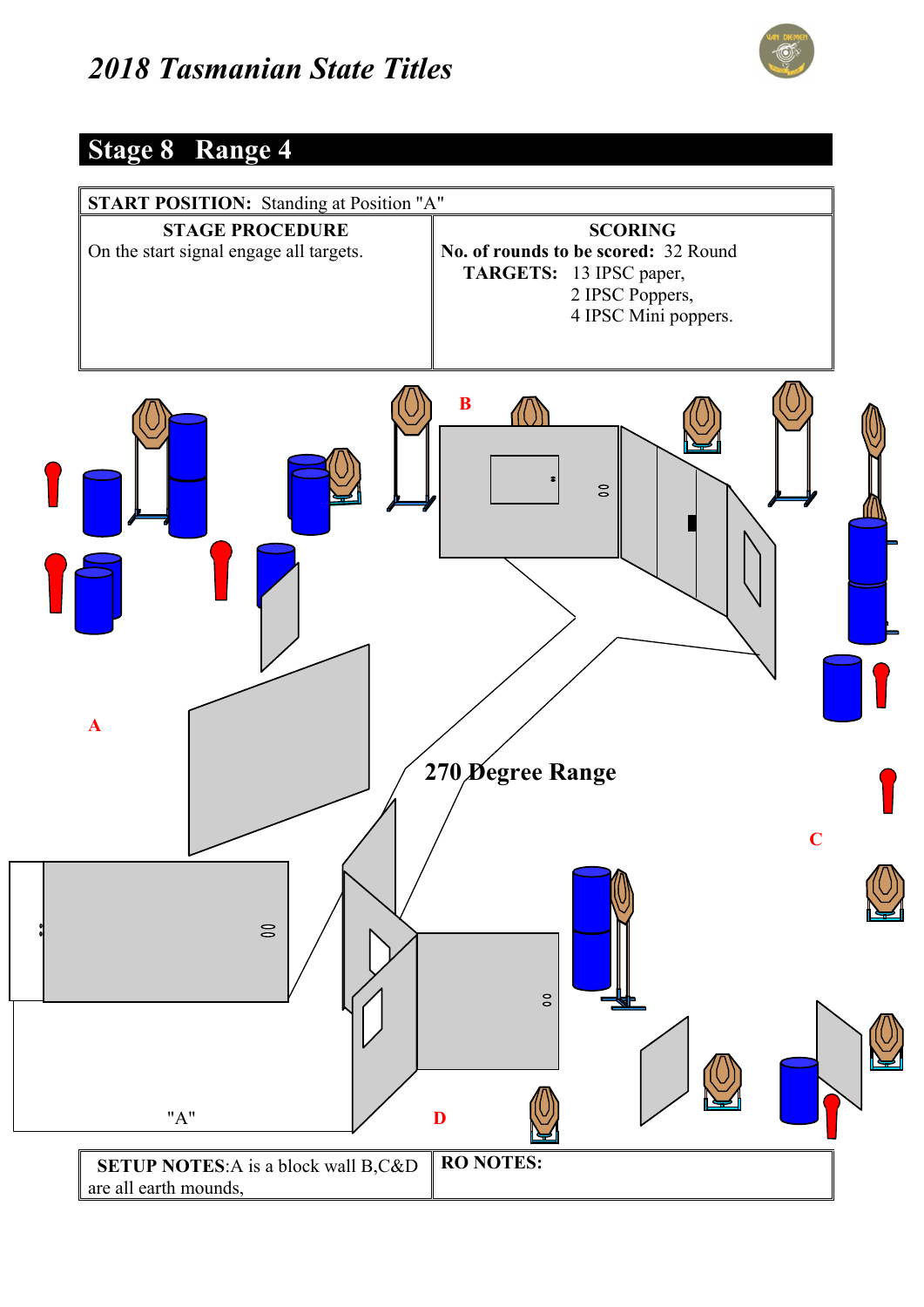

#### **Stage 9 Range 5**

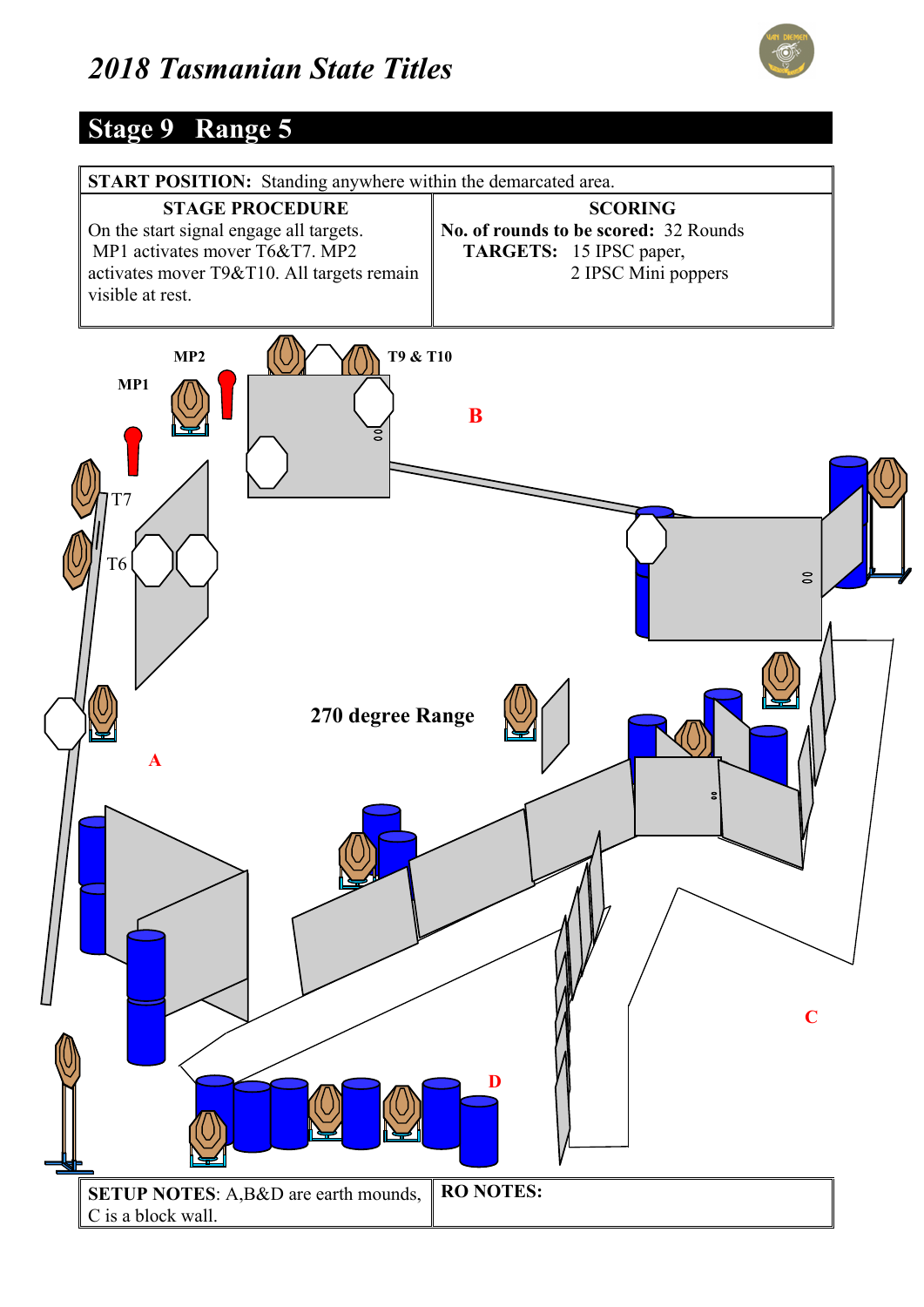

#### **Stage 10 Range 6**

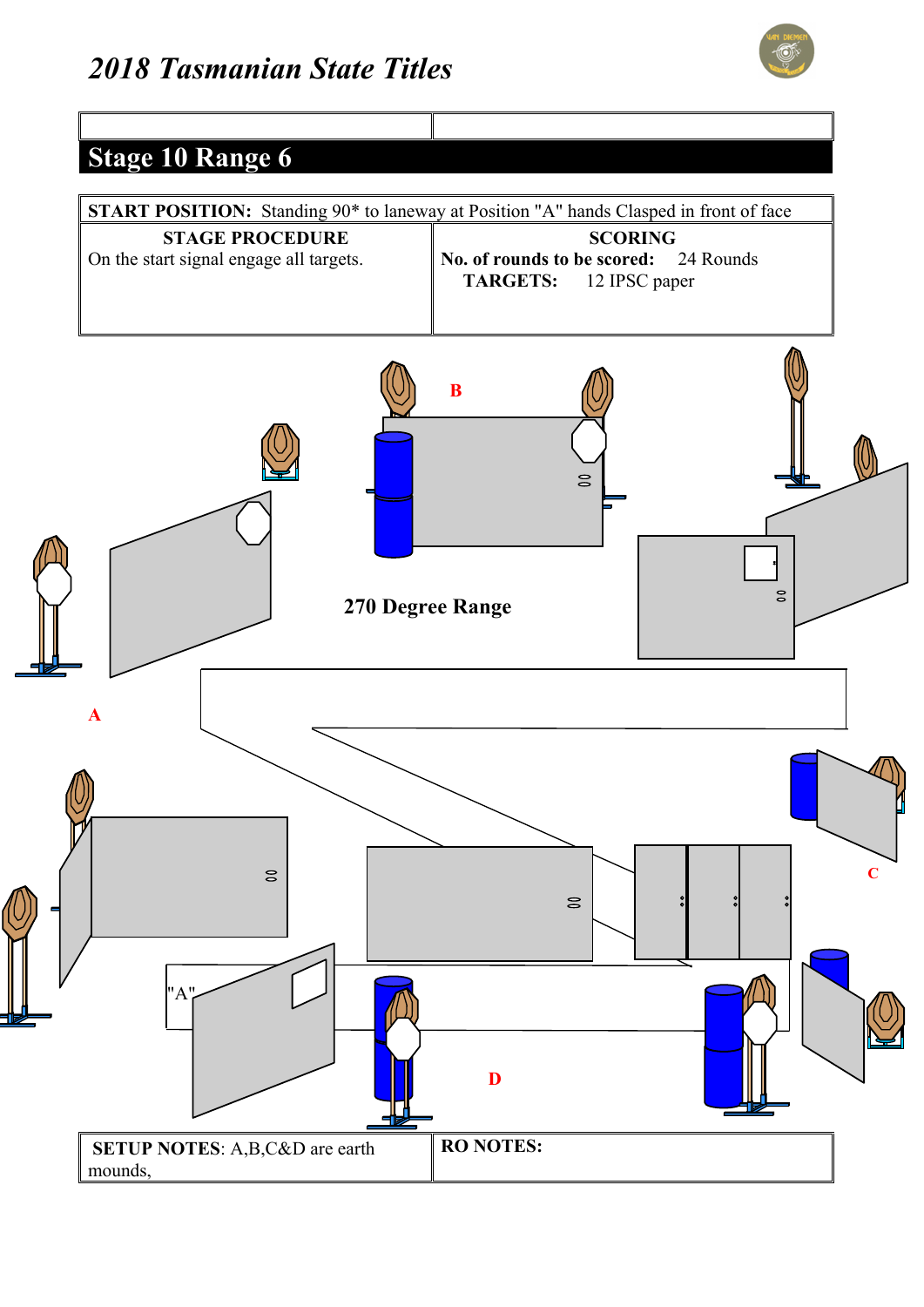

#### **Stage 11 Front Range 7**